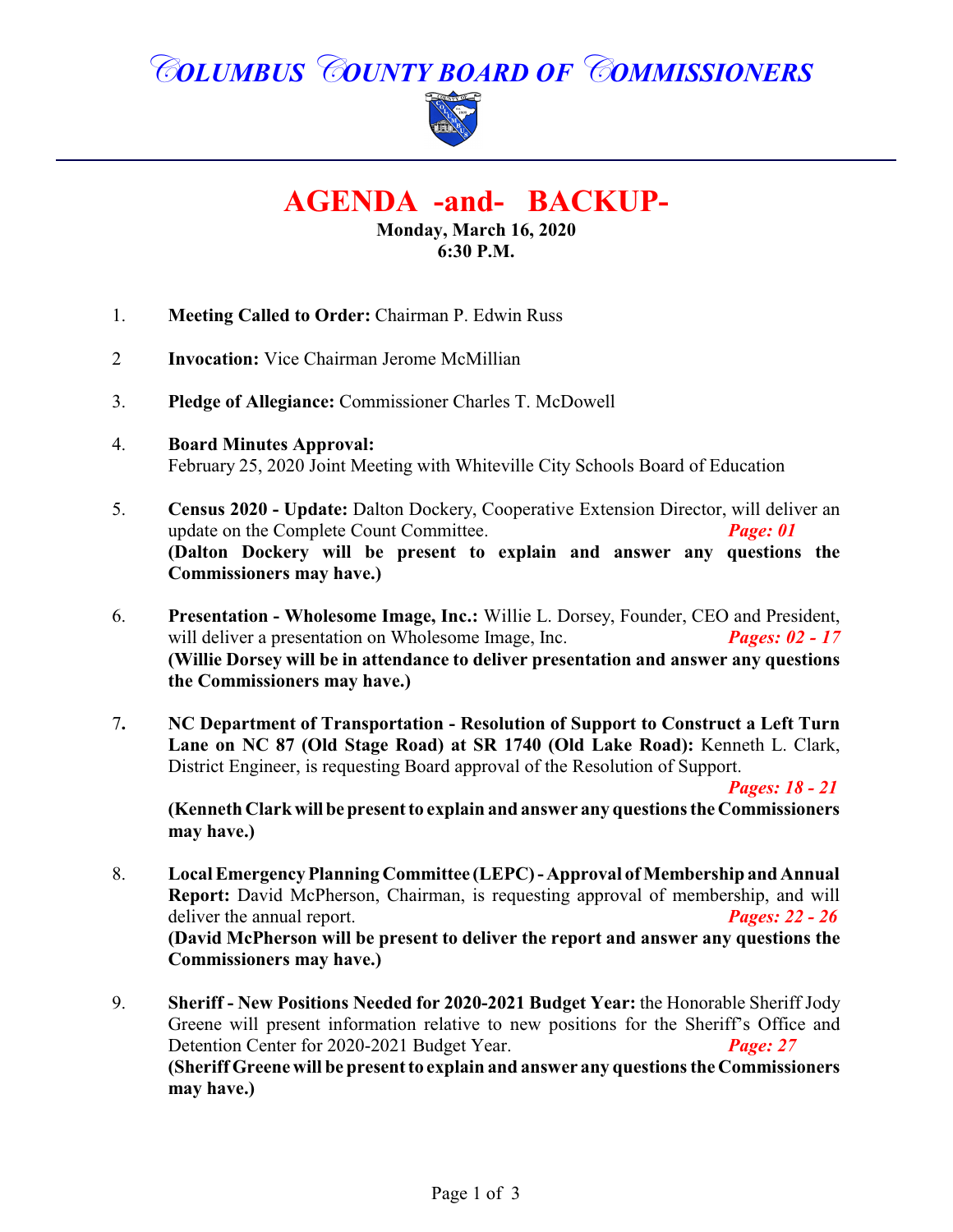- 10. **Planning - Proposed Ordinances to Demolish and Remove Abandoned Structures Located at the Following Addresses:**
	- **A. 3604 New Britton Highway, Whiteville;** and
	- **B. 14214 James B. White Highway, Tabor City.**

John Ganus, Code Enforcement Officer, is requesting Board approval of the two (2) Ordinances. *Pages: 28 - 38*

**(John Ganus will be present to explain and answer any questions the Commissioners may have.)**

11. **Soil and Water Conservation - Beaver Bounty Price:** John Deans, Chairman of the Beaver Bounty Program, is requesting an increase in the Beaver Bounty Price.

*Page: 39* 

**(John Deans will be present to explain and answer any questions the Commissioners may have.)**

- 12. **Social Services Monthly Administrative Update:** Algernon McKenzie, Social Services Director, will deliver the Monthly Administrative Update. *Pages: 40 - 47* **(Algernon will be present to deliver update and answer any questions the Commissioners may have.)**
- 13. **Public Utilities Departmental Update:** Harold Nobles, Public Utilities Director, will deliver a departmental update. *Pages: 48 - 49* **(Harold Nobles will be present to deliver update and answer any questions the Commissioners may have.)**
- 14. **Governing Body Designated Parking for Jurors and Disabled Jurors:** Commissioner Ricky Bullard is requesting designated parking spaces for jurors and disabled jurors.

*Page: 50*

**(Commissioner Ricky Bullard will be present to discuss and answer any questions the Commissioners may have.)**

- 15. **Proclamation Week ofthe Young Child:** Selena Rowell, Executive Director, Smart Start, is requesting Board approval and adoption. *Pages: 51 - 52* **(Selena Rowell will be present to explain and answer any questions the Commissioners may have.)**
- 16. **Proclamation Sexual Assault Awareness Month:** Abby Williams, Families First, is requesting Board approval and adoption. *Pages: 53 - 54* **(Abby Williams willbepresent to explain and answer any questions the Commissioners may have.)**
- 17. **Resolution Resolution of Support for 988 Number:** Tracy Ward, Deputy, is requesting Board approval and adoption. **This item was tabled at the March 02, 2020 Meeting.**

*Pages: 55 - 56*

**(Commissioner Prevatte will be present to explain and answer and questions the Commissioners may have.)**

18. **Appointment - Animal Control Advisory Council:** *Pages: 57 - 58* **District**<br> **Name Donna Watson**<br> **Name Term Expires**<br> **Name Term Expires**<br> **Name O1-17-2020** Donna Watson  $01-17-2020$